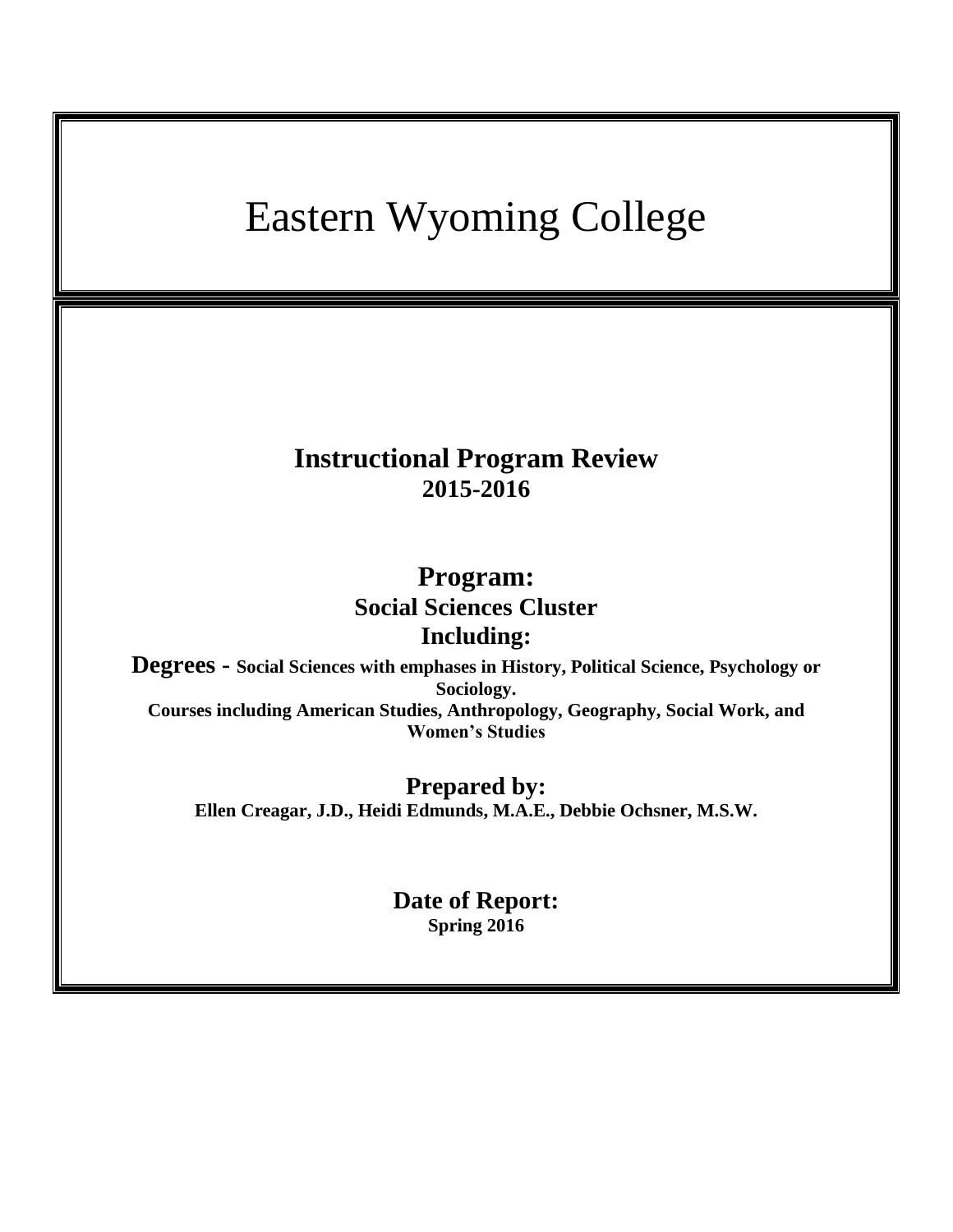## **EASTERN WYOMING COLLEGE Instructional Program Review**

**Program Name**: **Social Sciences**

### **Part I: Statistical Data from the past three years:**

|                                  | 2012-2013 | 2013-2014 | 2014-2015 | 5-Year<br>Average |
|----------------------------------|-----------|-----------|-----------|-------------------|
| <b>Annualized FTE Enrollment</b> | 297.6     | 275.7     | 290       | 287.1             |
| <b>Annualized FTE Faculty</b>    | 9.5       | 9.3       | 10        | 8.9               |
| <b>Annual Student Majors</b>     | 55        | 45        | 32        | 42                |
| <b>Annual Degrees Conferred</b>  | 12        |           |           |                   |

 $\text{FTE} = \text{Full-time equivalent}$  Notes:

Modes of Delivery:

 $\boxed{X}$  online  $\boxed{X}$  face-to-face

Advisory Committee Members: N/A

Community Partners or Internships (if applicable): The SOSC degree continues to offer internships in POLS for students interested in working during the Wyoming Legislative Session and also in Topics courses.

Revisions in Curriculum: The main revisions in curriculum in this degree center around the University of Wyoming's move to new general education categories. This reorganization by UW caused shifts in the SOSC courses as well. Although it is too early to see numeric results of the impact on the SOSC degree, the expectation is that enrollment in courses will decrease because students now have more options in the social and cultural awareness category.

## **Part II Narrative Analysis**

## **Description of Community Need:**

Current Community Need/Growth of Industry: These are academic transfer programs. After obtaining four year degrees, many students obtain employment in the fields of government, law, education, business, social or counseling work, international relations, advertising, analyses, archiving, or consulting. Some find work as congressional aides, foreign service officers, foundation staffers, information specialists, intelligence agents, journalists, legal assistants, lobbyists, personnel managers, or public relations staffers. Some of our students also pursue graduate degrees.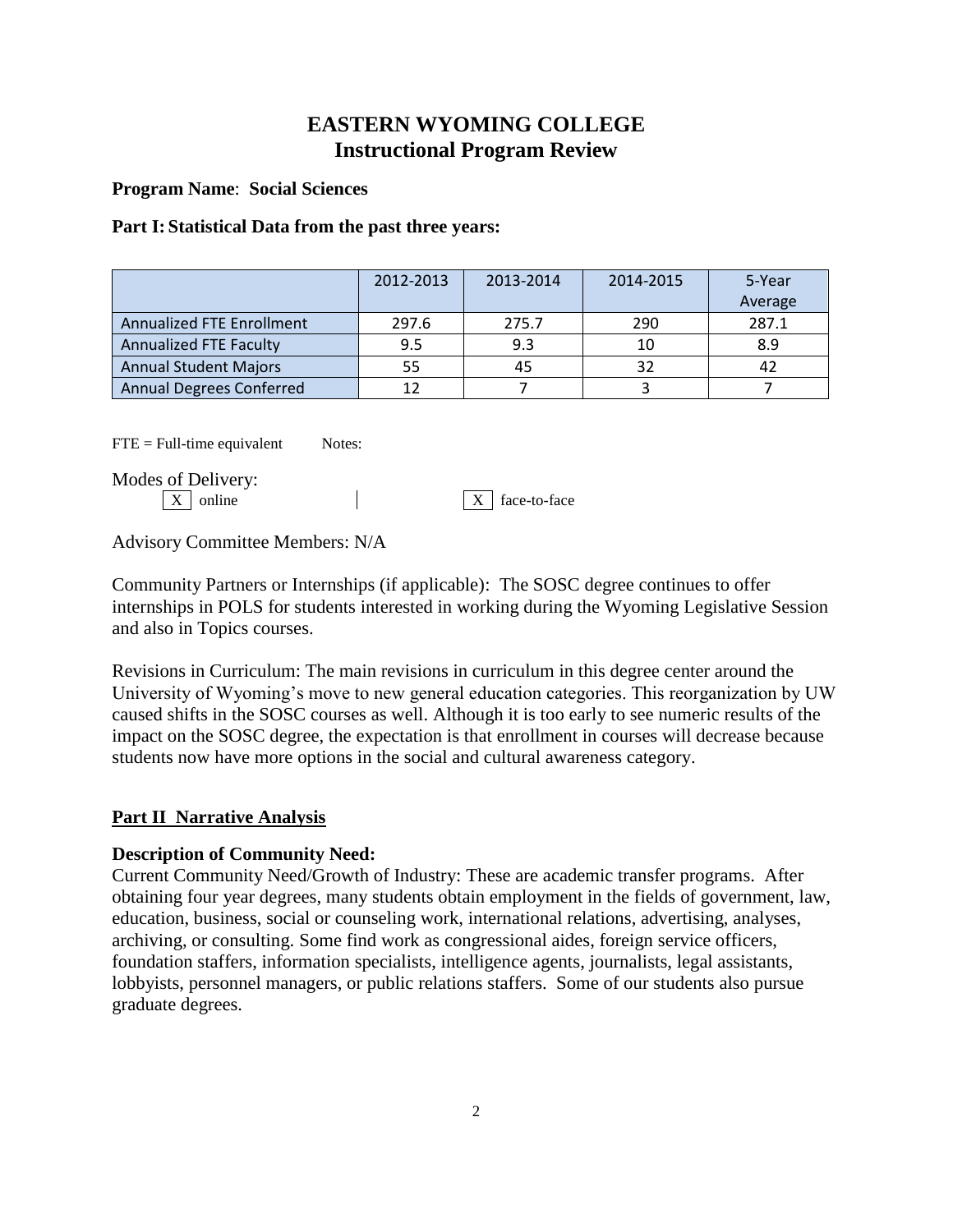#### **Activities in Support of Student Recruitment and Retention**

The Social Science program faculty has seen an increase in graduates from the independent degrees that existed prior to 2012. It is an attractive program with its flexibility and transferability.

Our students have access to a variety of scholarships including the Division Scholarship and the Hathaway Scholarship. These scholarships aid in recruitment of students.

**Assessment of Student Learning:** Analysis of Student Learning—The program assessment for SOSC is a capstone project. Students complete an online portfolio containing their transcript, a resume, a goals statement, samples of completed coursework, and a reflection on their educational experience in the program at EWC.

Statistical Data Results: Since the capstone course is required for graduation, the graduation rates in each program reflect capstone completion.

#### What has been learned?

The majority of students completing the Social Science program at EWC transfer to four-year institutions to pursue degrees in those respective fields. There are few job opportunities available to graduates who possess only Associates Degrees. The Social Science program is vital to the institution because it provides not only courses for majors but also multiple courses that fulfill general education requirements.

Students who transfer to the University of Wyoming are fully accepted at junior standing and have had no problems completing degrees in social science areas.

EWC faculty have worked in conjunction with their counterparts at the University of Wyoming to develop 2+2 transfer agreements in the areas of Political Science. Psychology, Anthropology, Sociology (in progress), History (in progress), and Social Sciences Secondary Education (in progress). These agreements provide students a pathway to complete a bachelor's degree in four years.

**Strengths of the Program and Faculty:** The Social Science program maintains consistently high enrollment in core courses as well as providing courses satisfying a General Education requirement for many educational programs at EWC. For several years, faculty have been devoted to developing program courses for distance delivery, increasing enrollment and course offerings.

The Social Science degree at EWC provides a high quality transfer education for an affordable price in a non-threatening and supportive environment; this is a place where students *want* to come to get a good education and good college experience. When they leave EWC, students are prepared to meet academic, technological, social, and cultural demands. EWC keeps our community young and vibrant by producing quality graduates and by offering quality programs.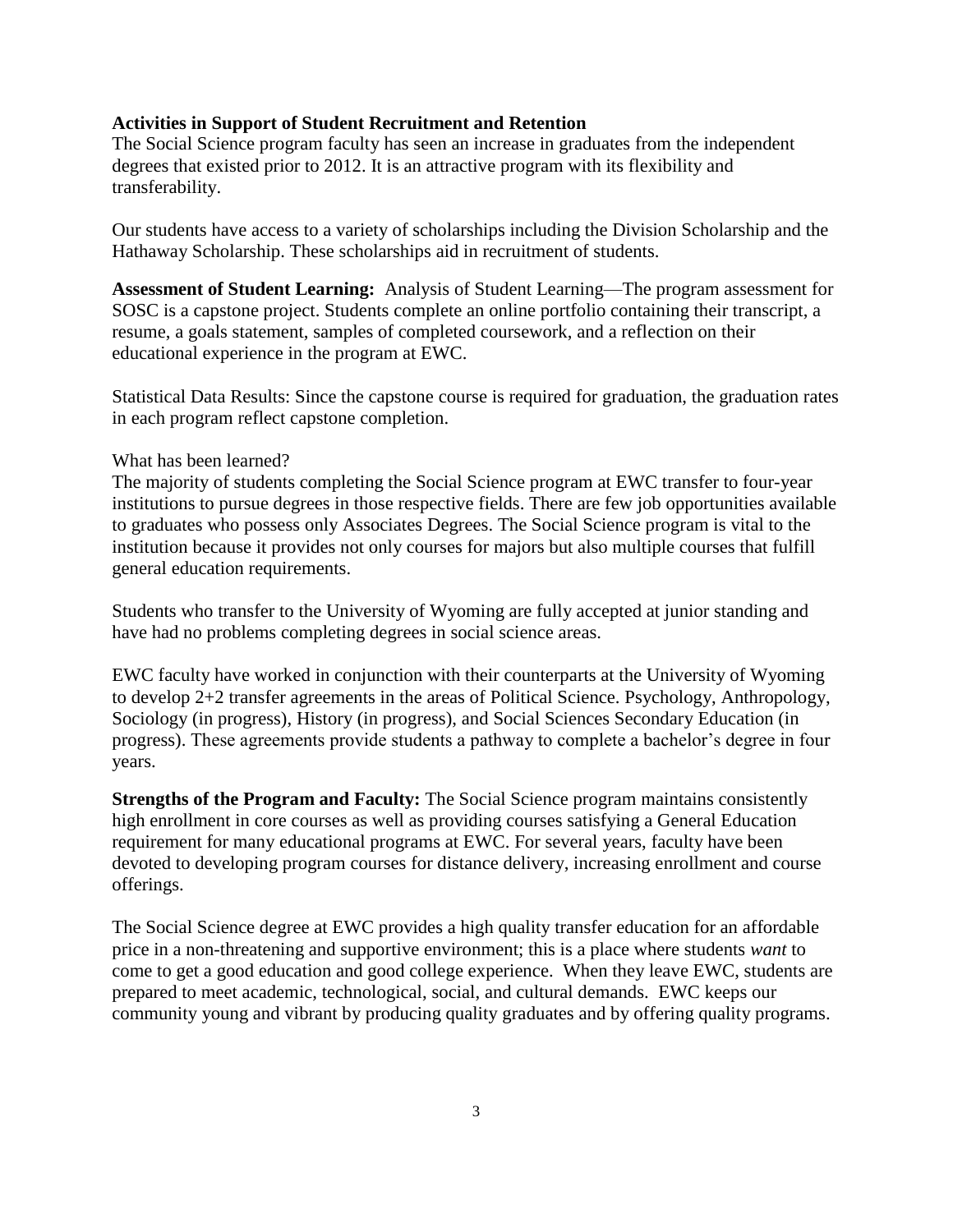The full-time faculty in the social sciences is well-qualified and well-respected. They have the requisite graduate training and stay current in their fields with graduate course work and conferences.

#### **Part III Recommendations**

**Faculty Recommendations:** *Faculty need to stay current with technology in the classroom. Classrooms need to continue to be standardized and updated so that each room has the same capabilities. Faculty need to have updated laptops and access to those for students for work with distance courses and access to budgets for conferences and teaching tools such as DVDs, I-Pads and professional development.*

*The faculty are also concerned with the loss of a full-time person in the departments of history and political science. These departments used to have 1.5 faculty dedicated to them; currently there are two faculty teaching these courses part-time with other vital and core courses being taught by adjuncts. The loss of either one of those two faculty positions would lead to the inability to teach the range of courses needed to keep students at EWC for a full two years, thereby weakening the program. It would also lead to the overuse of adjuncts who, while qualified, do not take ownership in these areas nor in the growth or advising of students. While it is an asset to have faculty who can teach in many social science and humanities areas, it is a problem to have faculty spread so thin that there is no one taking ownership of these areas.* 

*Finally, the faculty is concerned about the situation that exists with respect to upper level courses. In psychology and sociology in particular, upper level face to face classes are not successful because of the lack of student enrollment (these courses do not meet the "minimum" number – for this division - of students for a class to be offered: 8). The faculty has successfully put these courses on-line, but student comments reflect that they are frustrated with the number of classes that are ONLY offered on-line without an in class equivalent.*

#### **Advisory Committee Recommendations:** N/A

#### **Division Chair Recommendations:**

I have read the Instructional Program Review for the Social Sciences Cluster authored by instructors Ellen Creagar, Heidi Edmunds and Debbie Ochsner and I agree with their view of the current status of the program and their assessment of the future. The Social Science Program represents a cluster of disciplines allowing a student to select a variety of coursework to satisfy Program requirements and, for many other students, General Education requirements. This allows for flexibility and higher level of personal preference in scheduling. Maintaining that flexibility in schedules, course work and modality of learning through campus classes, online, outreach and concurrent education and special topics classes will keep the Program vibrant rather than in a maintenance mode. This issue, along with others, and how to accomplish them are touched on in the Faculty Recommendations section. It goes without saying our fulltime and adjunct faculty are highly qualitied and committed to student success in the classroom, the workplace and through transfer to a four year institution. To accomplish this they must routinely demonstrate knowledge of their program and its students, the academic content and pedagogy. They have clearly established a culture of learning reflective of professional teaching. Couple my observations with